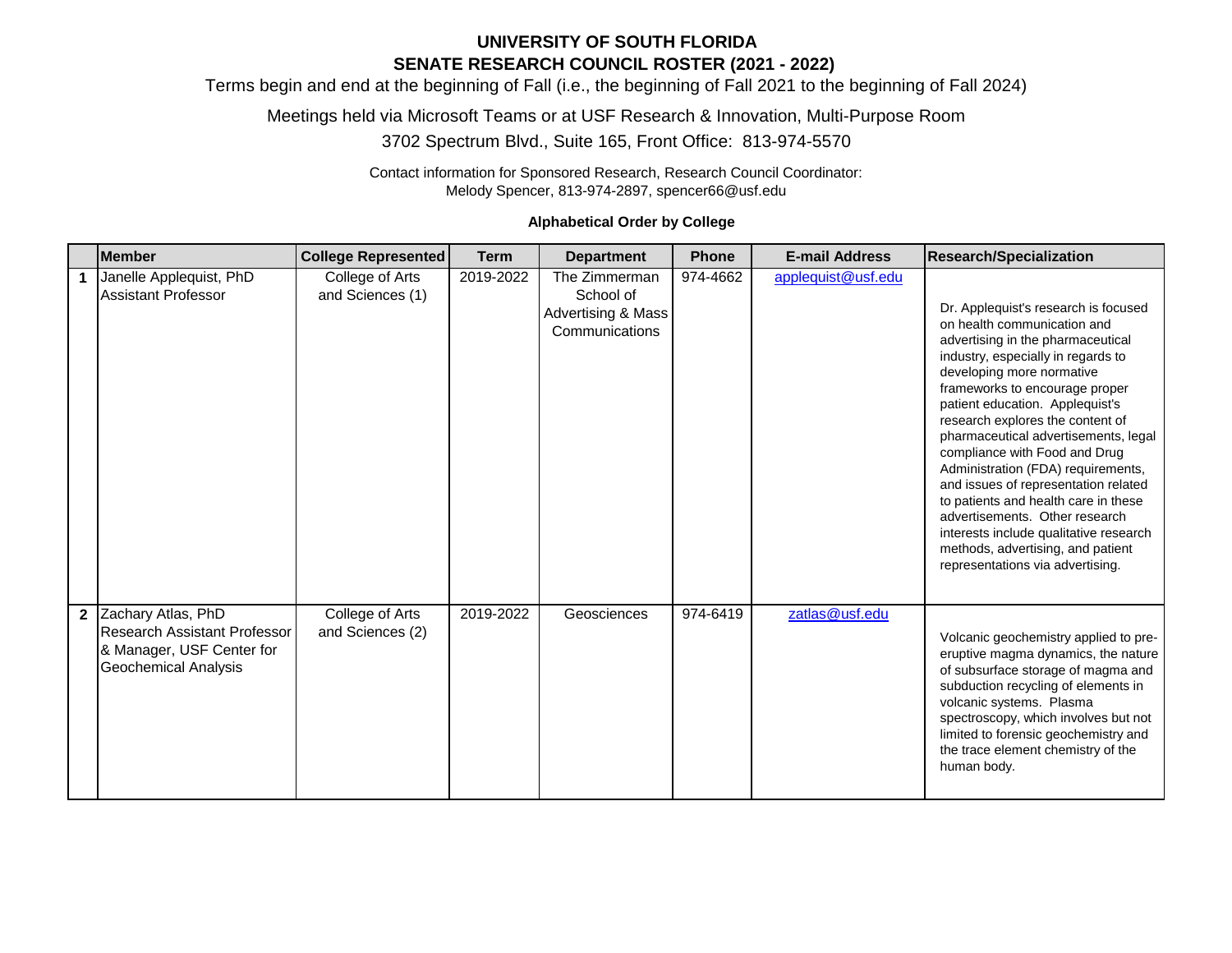|   | <b>Member</b>                                                  | <b>College Represented</b>                       | <b>Term</b>            | <b>Department</b>                         | <b>Phone</b>     | <b>E-mail Address</b> | <b>Research/Specialization</b>                                                                                                                                                                                                                                                                                                                                                                                                                                                                      |
|---|----------------------------------------------------------------|--------------------------------------------------|------------------------|-------------------------------------------|------------------|-----------------------|-----------------------------------------------------------------------------------------------------------------------------------------------------------------------------------------------------------------------------------------------------------------------------------------------------------------------------------------------------------------------------------------------------------------------------------------------------------------------------------------------------|
| 3 | Robert Tykot, PhD<br>Professor                                 | College of Arts and<br>Sciences (3)              | 2019-2022              | Anthropology                              | 974-7279         | rtykot@usf.edu        | Research focuses on applying a<br>range of scientific methods of analysis<br>to archaeological materials, in<br>prehistoric Europe an many other<br>parts of the world. This includes<br>including isotopic analyses of human<br>remains to address dietary life history<br>and mobility: trace element patterns in<br>obsidian and ceramics to reconstruct<br>long-distance trade networks; and<br>major element composition of copper-<br>based metals to examine the use of<br>different alloys. |
|   | 4 Marilyn Stern, PhD, CRC<br>Professor                         | College of Behavioral<br>& Community<br>Sciences | 2019-2022              | Child and Family<br><b>Studies</b>        | 974-0966         | mstern1@usf.edu       | Primary research focus in pediatric,<br>adolescent and young adult (AYA)<br>psychosocial oncology,<br>communication, and transition to<br>survivorship; developing interventions<br>to reduce childhood and adolescent<br>obesity, and the vulnerable child<br>syndrome.                                                                                                                                                                                                                            |
|   | 5 Nathaniel von der Embse,<br>PhD, NCSP<br>Associate Professor | College of Education                             | 2018-2021<br>2021-2022 | School Psychology                         | 974-5247         | natev@usf.edu         | Examination of teacher stress and<br>student test anxiety surrounding high-<br>stakes exams; The creation and<br>validation of internalizing behavior<br>and socio-emotional wellness<br>screening assessments; and training<br>of teachers and schools in population-<br>based assessment methods to inform<br>tiered and targeted intervention.                                                                                                                                                   |
| 6 | Yu Zhang, PhD<br><b>Associate Professor</b>                    | College of Engineering                           | 2018-2021<br>2021-2022 | Civil and<br>Environmental<br>Engineering | 974-5846         | yuzhang@usf.edu       | Transportation network modeling and<br>optimization, emerging technologies<br>and services in transportation,<br>sustainable transportation, resilient<br>infrastructure and emergency<br>management.                                                                                                                                                                                                                                                                                               |
|   | 7 Alastair Graham, PhD<br>Associate Professor                  | College of Marine<br>Science                     | 2021-2024              | Geological<br>Oceanography                | 727-553-<br>3415 | alastairg@usf.edu     | Past changes in Earth's cryosphere,<br>Geomorphological Processes in Sub-<br>Ice and Open-Ocean Sea-Floor<br>Environments, Antarctic Continental<br>Margin Evolution, Sub-Antarctic<br>Climate History.                                                                                                                                                                                                                                                                                             |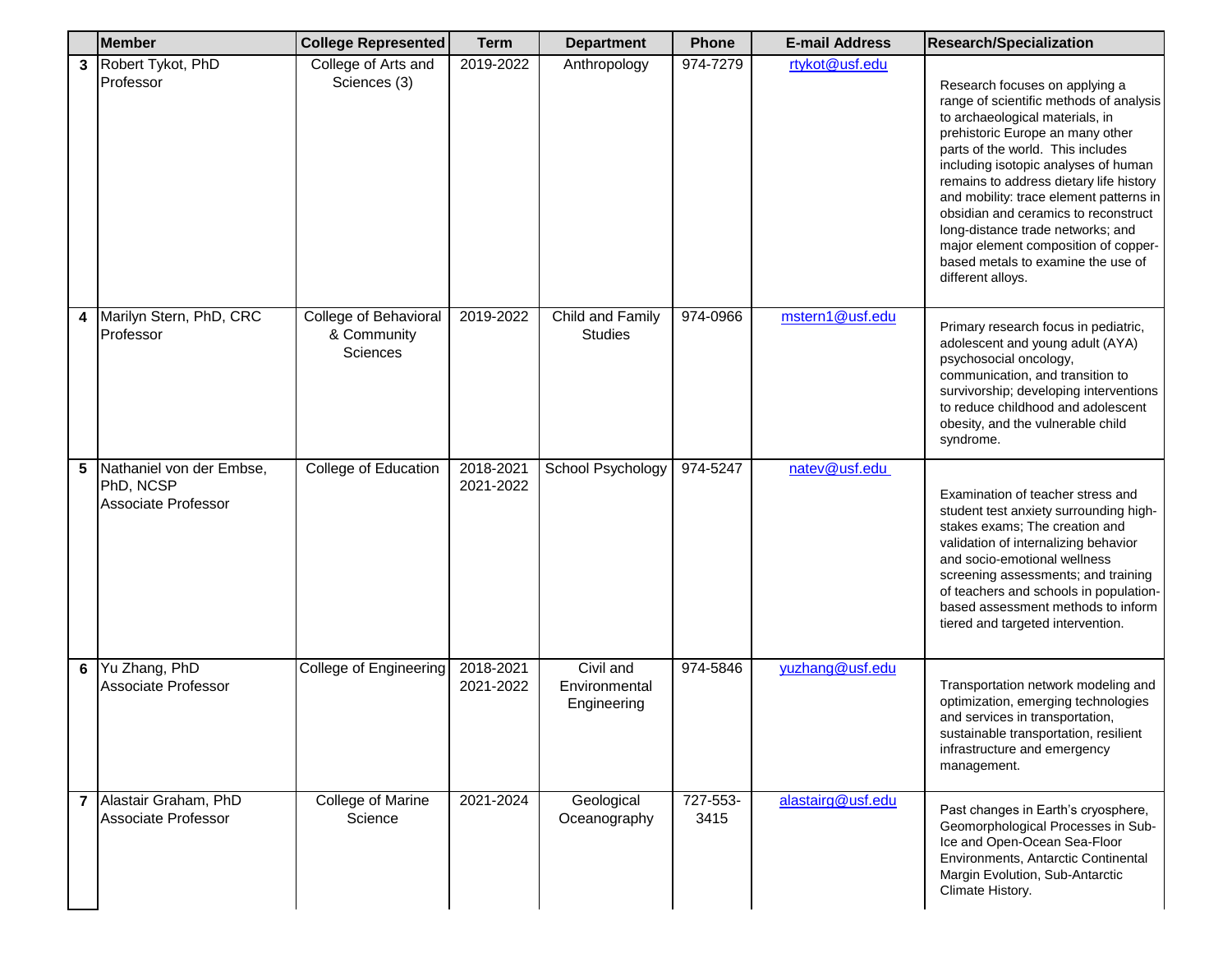|   | <b>Member</b>                                       | <b>College Represented</b>                              | <b>Term</b>     | <b>Department</b>                                                    | Phone            | <b>E-mail Address</b> | <b>Research/Specialization</b>                                                                                                                                                                                                                                                                                                                                                                                                                                                                                                                                                                                                                                                                                                                      |
|---|-----------------------------------------------------|---------------------------------------------------------|-----------------|----------------------------------------------------------------------|------------------|-----------------------|-----------------------------------------------------------------------------------------------------------------------------------------------------------------------------------------------------------------------------------------------------------------------------------------------------------------------------------------------------------------------------------------------------------------------------------------------------------------------------------------------------------------------------------------------------------------------------------------------------------------------------------------------------------------------------------------------------------------------------------------------------|
| 8 | Richard Heller, PhD,<br>Professor                   | Member-At-Large (1)                                     | 2021-2024       | Medical<br>Engineering,<br>Medical<br>Microbiology and<br>Immunology | 974-3780         | rheller@usf.edu       | Developing and testing novel<br>procedures using pulse electric fields<br>for the delivery of plasmid DNA and<br>cancer chemotherapeutics. The<br>research has led to the development<br>of new protocols or devices that are<br>being tested for potential therapies for<br>cancer, wound healing and vascular<br>diseases (peripheral and coronary<br>ischemia) as well as vaccine and<br>immunotherapy protocols. Utilizing a<br>long-term effort and multi-disciplinary<br>approach, critical breakthroughs have<br>been made that enhanced the<br>progress of pulse electric fields for<br>biomedical applications including First-<br>in-Human clinical trials.                                                                               |
| 9 | Vacant                                              | Member-At-Large (2)                                     |                 |                                                                      |                  |                       |                                                                                                                                                                                                                                                                                                                                                                                                                                                                                                                                                                                                                                                                                                                                                     |
|   | 10 Ganesh Halade, PhD<br><b>Associate Professor</b> | Morsani College of<br>Medicine (1)<br><b>USF Health</b> | Feb-May<br>2022 | <b>Internal Medicine</b><br>and Cardiovascular<br>Research           | 813-396-<br>0104 | ghalade@usf.edu       | Primary research focus is to<br>understand how inflammation and<br>immune responsive metabolic<br>dysregulation contributes to ischemic<br>and non-ischemic heart failure: 1)<br>study of heart failure etiology with an<br>integrative approach focusing on<br>splenic leukocytes and heart; 2)<br>measurement of inflammatory<br>mediators that impair cardiac repair<br>and resolving lipid mediators that<br>facilitate cardiac repair after heart<br>attack; 3) role of resolution receptor in<br>inflammation-resolution processes in<br>heart failure; and 4) translate our<br>findings for use in human therapy,<br>considering risk factors such as<br>obesity, diabetes, aging, and<br>cardiotoxic co-medications<br>(oncological drugs). |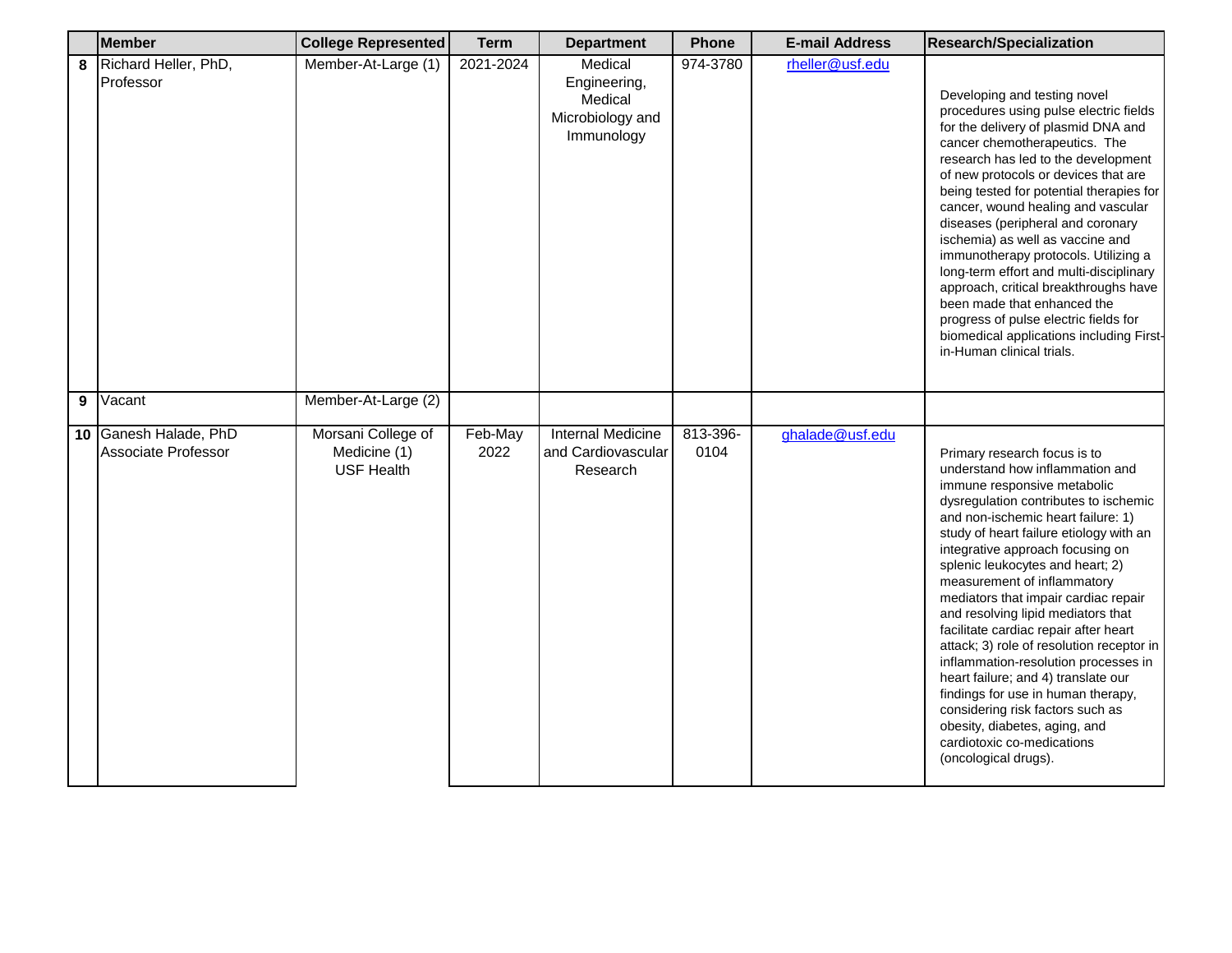|    | <b>Member</b>                                                                                           | <b>College Represented</b>                              | <b>Term</b> | <b>Department</b>                                                                                       | Phone            | <b>E-mail Address</b> | <b>Research/Specialization</b>                                                                                                                                                                                                                                                                                                                                                                   |
|----|---------------------------------------------------------------------------------------------------------|---------------------------------------------------------|-------------|---------------------------------------------------------------------------------------------------------|------------------|-----------------------|--------------------------------------------------------------------------------------------------------------------------------------------------------------------------------------------------------------------------------------------------------------------------------------------------------------------------------------------------------------------------------------------------|
|    | 11 Kristian Lynch, PhD, MSc<br>Associate Professor                                                      | Morsani College of<br>Medicine (2)<br><b>USF Health</b> | 2021-2024   | <b>Health Informatics</b><br>Institute                                                                  | 972-3854         | lynchk@usf.edu        | Primary research focus is in<br>identifying environmental triggers of<br>autoimmunity leading to celiac<br>disease and type 1 diabetes among<br>genetically at-risk children. Expertise<br>in biostatistics and epidemiology with<br>interest in study design of<br>observational studies, disease<br>heterogeneity, gene-environment<br>interactions, causal inference and<br>data integration. |
|    | 12 Emily Shaffer-Hudkins, PhD<br><b>NCSP Associate Professor</b>                                        | Morsani College of<br>Medicine (3)<br><b>USF Health</b> | 2021-2024   | Pediatrics                                                                                              | 974-7588         | eshaffer@usf.edu      | Dr. Shaffer-Hudkins' areas of<br>research interest include parent-child<br>interaction and attachment,<br>supporting those with developmental<br>disabilities and their families,<br>particularly those with autism<br>spectrum disorder, positive<br>psychology and resilience, and<br>training experiences for future<br>professionals serving young children.                                 |
|    | 13 Ehsan Sheybani, MS, PhD<br><b>Associate Professor</b>                                                | Muma College of<br><b>Business</b>                      | 2019-2022   | Information<br>Systems and<br>Decision Science,<br>Sarasota-Manatee<br>Campus                           | 941-359-<br>4200 | sheybani@usf.edu      | Applications of communication<br>systems, signal processing, and<br>artificial intelligence to big data,<br>cybersecurity,<br>biomedicine/bioengineering, space<br>communications, oceanography,<br>wireless communications, internet of<br>things, and other physical sciences.                                                                                                                 |
|    | 14 Ponrathi Athilingam, PhD<br>Associate Professor                                                      | <b>College of Nursing</b>                               | 2021-2024   | <b>College of Nursing</b>                                                                               | 974-7526         | pathilin@usf.edu      | Dr. Athilingam's research is focused<br>on interventions for patients with heart<br>failure and Chronic Obstructive<br>Pulmonary Disease (COPD) to<br>improve self-care practices, quality of<br>life, and reduce admission rates.                                                                                                                                                               |
| 15 | John H Adams, PhD, FAAAS,<br>FASTMH, Distinguished<br><b>University Professor</b><br><b>Chair-Elect</b> | College of<br><b>Public Health</b><br><b>USF Health</b> | 2020-2022   | <b>USF Genomics</b><br>Program and<br>Center for Global<br><b>Health Infectious</b><br>Disease Research | 974-9916         | ja2@usf.edu           | My main research interests are in<br>malaria parasite biology and<br>translational studies. Broadly, this<br>research focuses on host-parasite<br>interactions and processes critical for<br>infection and pathogenesis to support<br>discovery of new vaccines and drug<br>treatments. The research is funded by<br>competitive grants from NIH, BMGF<br>and other NGOs.                        |